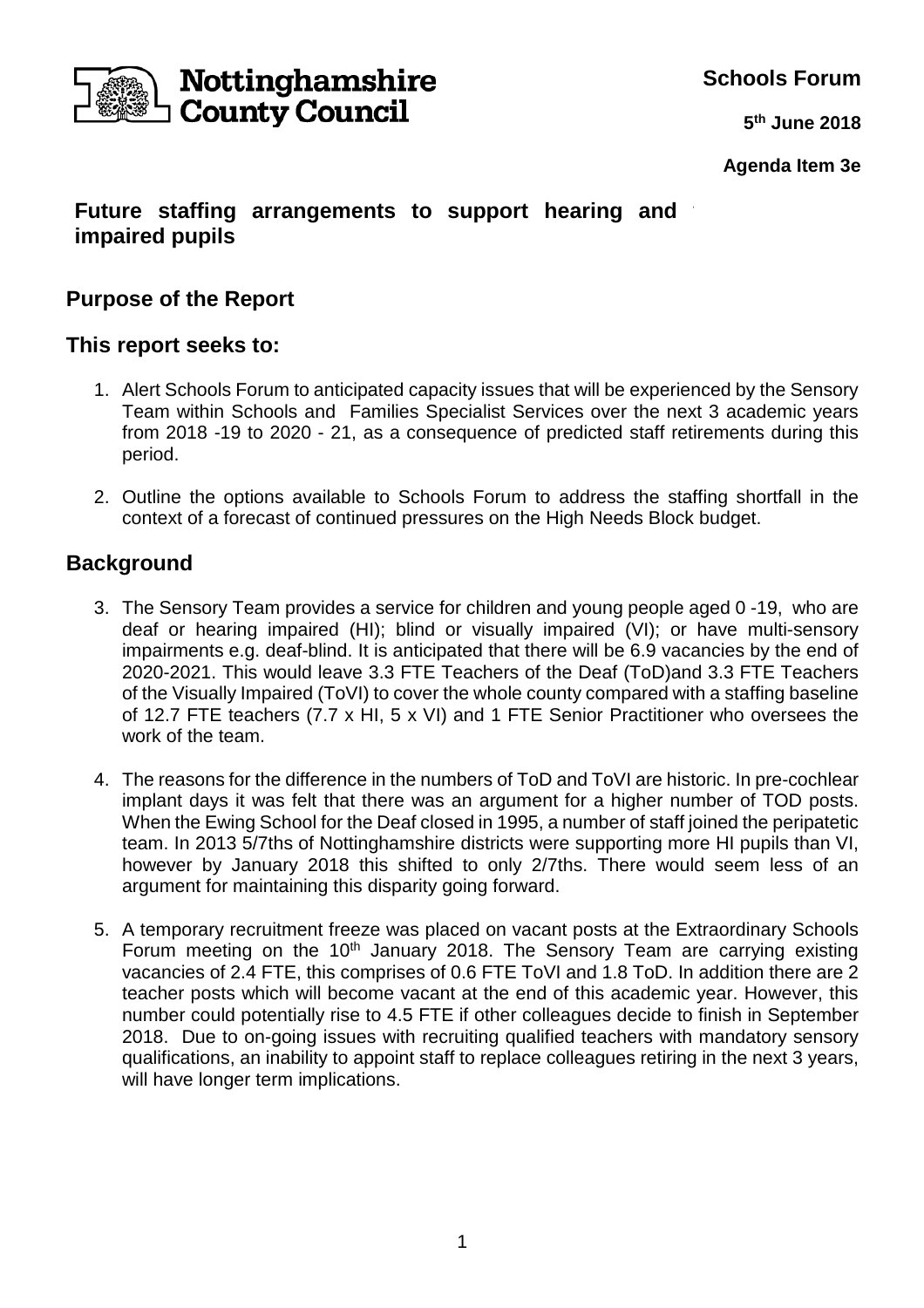# **Information and Advice**

- 6. There are significant difficulties countrywide in recruiting to these specialist teacher posts. Neighbouring authorities in the East Midlands have had to undertake repeated recruitment exercises in order to try and fill posts and some still have vacancies, despite this.
- 7. In Nottinghamshire over the last 3 years it was necessary to appoint two unqualified staff and pay for them to complete the mandatory qualification with Birmingham University, in order to fill vacancies with the Sensory Team. It takes 2 years to complete the HI and VI qualifications and during this time the individual isn't legally allowed to carry a full caseload. Whilst the caseload can incrementally increase as their training progresses and their experience develops, this does mean that such appointments have an impact on the capacity of the Sensory Team. It would be advisable to anticipate the capacity issues in 2020-21 by recruiting and training staff from 2018-19.

## **Statutory Basis for the Work of the Sensory Team**

- 8. The key pieces of primary legislation are the Children and Families Act 2014 and the Equalities Act 2010. They provide the overarching legal framework, with the more explicit detail being set out in the mandatory SEND Code of Practice (January 2015).
- 9. Section 19 (a) of the Children and Families Act states that the local authority needs to support the child and his/her parents, or the young person, in order to facilitate the development of the child/young person to help him/her to achieve the best possible educational and other outcomes.
- 10. Section 24 of the Children and Families Act states that local authorities are responsible for all children who have a disability (as well as a SEN). Section 27 of the Act requires local authorities to keep provision for disabled children under review to make sure it's sufficient to meet their education, training and social care needs, and that there are no gaps in provision. Disabled children and their parents must be consulted as part of any such review.
- 11. Section 20 of the Equalities Act 2010 requires local authorities to ensure that children and young people with a disability aren't placed at a substantial disadvantage in comparison with persons who are not disabled. This includes through the provision of auxiliary aids and is an anticipatory duty.
- 12. The relevant sections from the SEND Code of Practice (January 2015) are as follows:

Paragraph 9.49 – "In seeking advice and information, the Local Authority should consider with professionals what advice they can contribute to ensure that the assessment covers all the relevant education, health and care needs of the child and young person. Advice and information must be sought as follows:

• If the child or young person is either vision or hearing impaired, or both, the educational advice and information must be given after consultation with a person who is qualified to teach pupils or students with these impairments".

Paragraph 6.34 – "Many children and young people with vision impairment (VI), hearing impairment (HI) or a multi-sensory impairment (MSI) will require specialist support and/or equipment to access their learning, or habilitation support".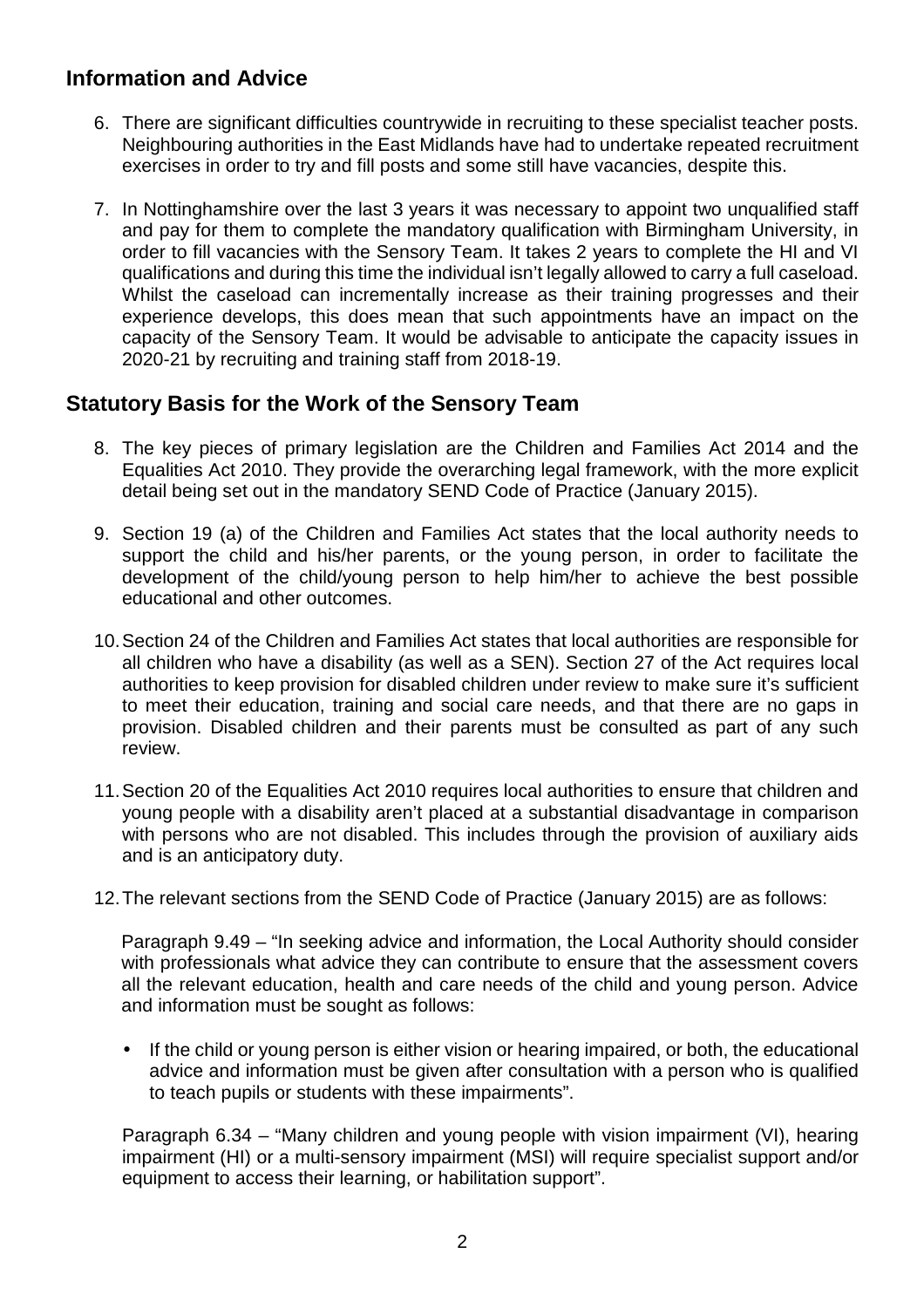Paragraph 6.61 – "Schools should work closely with the local authority and other providers to agree the range of services and clear arrangements for making appropriate requests. This might include schools commissioning specialist services directly. Such specialist services include, but are not limited to:

- specialist teachers or support services, including specialist teachers with a mandatory qualification for children with hearing and vision impairment , including multi-sensory impairment, and for those with a physical disability. (Those teaching classes of children with sensory impairment must hold an appropriate qualification approved by the Secretary of State. Teachers working in an advisory role to support such pupils should also hold the appropriate qualification)".
- 13. The Sensory Team has an important role in supporting the local authority to meet its anticipatory duty under the Equality Act, by facilitating transitions into nursery and PVI settings, as well as schools. Staff within the team support the statutory assessment process by providing qualified professional advice about the needs of children and young people, their sensory impairment and the provision required to meet those needs. The Team are commissioned by mainstream schools, primarily through the Springboard process, to provide them with the specialist advice from qualified professionals, where they are required to seek it. This includes issuing, monitoring and maintaining specialist equipment issued to pupils. The Team maintain strategic links with health and produce guidance and training for schools based on research and developments in practice.

# **Caseload Over Time, Distribution and Profile of Need**

l

- 14. Analysis of the Sensory Team caseload over a 55 month period between May 2013 and January 2018 indicates an incremental rise of approximately 35% in the total number of children and young people being supported by the team:
	- In 2013 a total of 450 children/young people were on case load (182 VI and 268 HI)
	- In 2016 a total of 587 children/young people were on case load (306 VI and 281 HI)
	- In 2018 a total of 606 children/young people were on case load  $(278 VI)$  and  $328 HI$ )
- 15. Table 1a) at **Appendix 1** shows the distribution of children and young people with either VI or HI needs by district, between May 2013 and January 2018. It is evident that all the districts have VI and HI pupils for whom they will be making provision. Whilst there has been some fluctuation in the distribution of VI and HI pupils across districts between 2013 and 2018, all of the districts have seen an increase in the number of children and young people with a sensory impairment that they are supporting.
- 16. The majority of pupils with either a visual or hearing impairment are being educated in mainstream settings – 252 pupils in mainstream primary schools and 155 in mainstream secondary schools<sup>1</sup>. At January 2018 only 10% of VI pupils were being educated in special provision (either a Nottinghamshire special school or an Independent/Non-Maintained School) and 11% of HI pupils. There are no specialist schools for the deaf or visually impaired in Nottinghamshire, so independent/non-maintained provision involves educating the children and young people away from their home communities. These placements are by definition more expensive than mainstream schools or maintained/academy special schools.

 $1$  131 children are in pre-school; 16 children are primary age in special school and 1 is in an out of county primary; 32 young people are secondary age in special school and 13 are in secondary INM placements.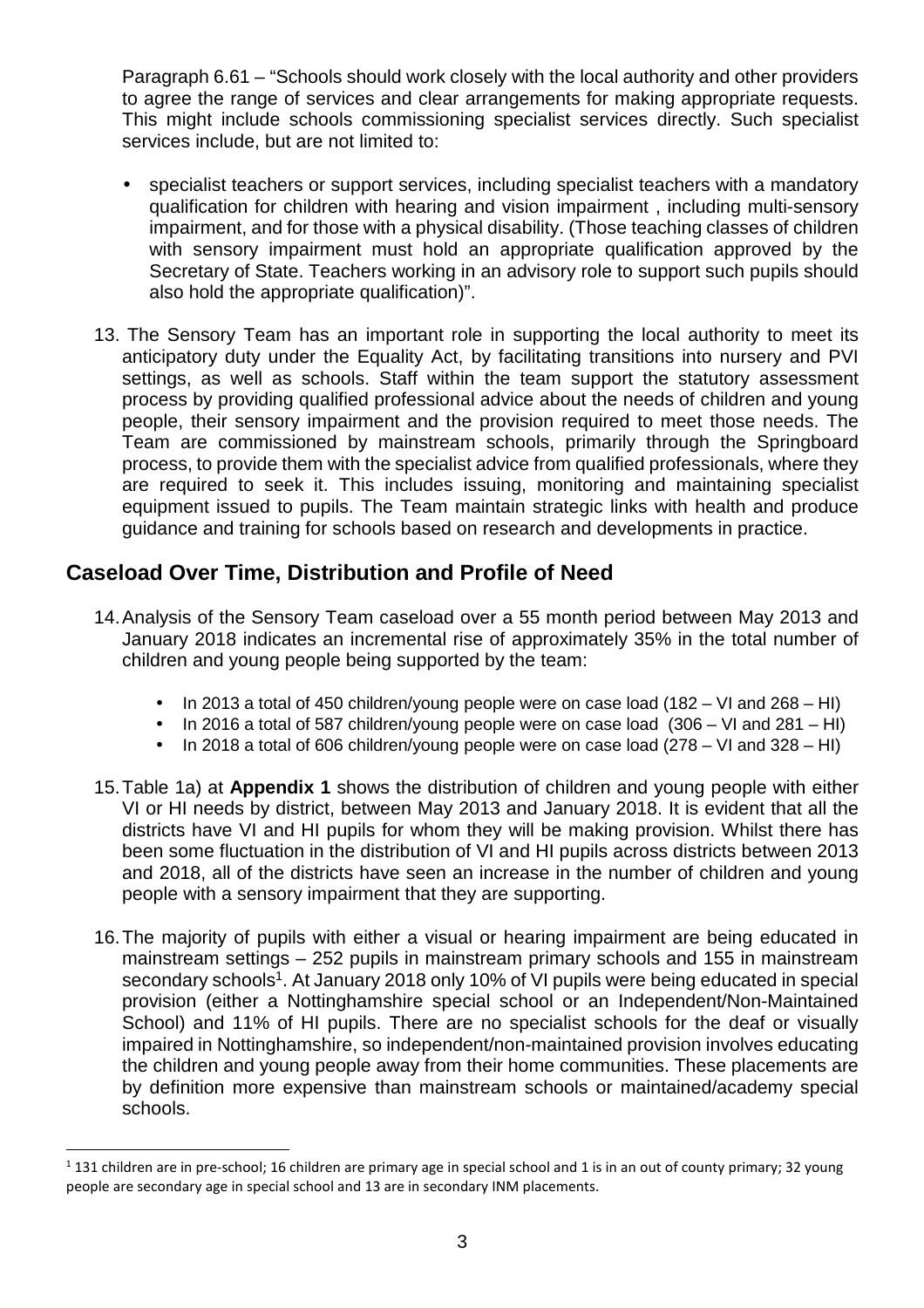- 17. Table 1b) on **Appendix 1** indicates the severity of hearing impaired need across the 7 districts in Nottinghamshire. There is again some uniformity in the way that this need is distributed across the county. Whilst Table 1c) details the types of visual impairment and some of the interventions required to support those needs.
- 18. There has a steady increase in the numbers of pupils requiring support from the Sensory Team over the last 4 ½ years. **Appendix 2** Table 2a) indicates that for most children and young people these needs will have been present from birth and will be lifelong. Only a small number of pupils will acquire a visual or hearing impairment as a result of an illness or injury. The Sensory Team provides support to young children prior to their admission to school, in homes and in nurseries. This is an important part if the early intervention strategy advocated in "Every Child Matters" and thereafter.
- 19. The complexity and severity of a pupil's sensory impairment is used to determine the frequency with which the Sensory Team visit the setting. Please see **Appendix 2** Table 2b). Pupils in receipt of FM radio aids provided by the Sensory Team are routinely visited on a half termly basis to monitor and assess the pupil's hearing and ensure that the equipment is working optimally. This has to be carried out by somebody suitably qualified to undertake those assessments.

### **Staffing comparison with other statistical/geographical neighbours**

|                 | <b>NoR (Jan 17)</b> | <b>HI Caseload</b> | No of ToD<br>(FTE)                         | <b>VI Caseload</b> | No of ToVI<br>(FTE)                  |
|-----------------|---------------------|--------------------|--------------------------------------------|--------------------|--------------------------------------|
| Nottinghamshire | 120,724             | 329                | 7.7<br>$(1.8 \text{ vacant})$              | 278                | $(0.6 \text{ vacant})$               |
| Derbyshire      | 111,812             | Not provided       | 7.7                                        | Not provided       | 6.5                                  |
| Staffordshire   | 125,586             | 727                | 12                                         | 397                | (1 Manager<br>post is vacant)        |
| Lancashire      | 179,099             | Not provided       | 13.7<br>$($ incl $3.2)$<br>traded service) | Not provided       | 8.5<br>(incl 4.6)<br>traded service) |

20. It has been difficult to get information from other local authorities on the size of their Sensory Teams in order to benchmark Nottinghamshire's team. Information was provided by three local authorities and their comparative information is detailed below:

In the case of Staffordshire, it is worth noting that in addition to their specialist teachers, they also employ 30 Communication Support Workers (CSWs) for HI, who support individual signing pupils in schools; and 25 (CSWs) for VI, who support individual tactile learners in school. They have two mobility officers and three peripatetic CSWs who support in Early Years, homes and with touch-typing. Shared staff across both the VI and HI teams include a technician and three intervenors. The intervenors work with children with Multi-Sensory Impairment (MSI) and deaf or VI children with complex needs.

21. In Nottinghamshire there are 2.6 Teaching Assistants who work across VI and HI. Nottinghamshire County Council also employs a Sensory Technician and an Habilitation Officer; one of the ToD is also a trained Audiologist. Two of the VI teachers are undertaking the mandatory qualification (one is nearing completion, the other is just starting), which means that they are unable to carry a full caseload at this time.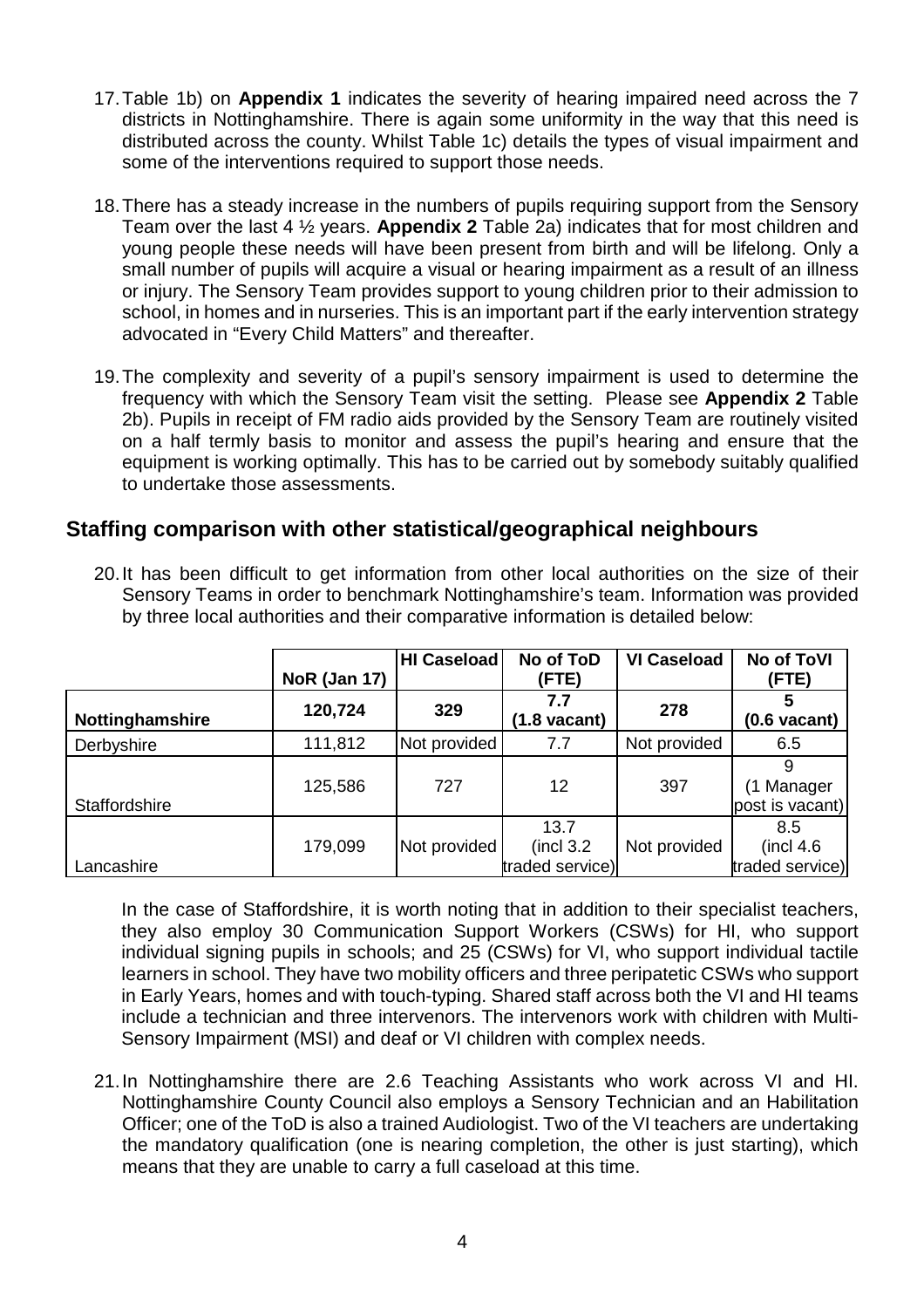### **Options**

#### **i) Implement the phased recruitment and training of teachers without the mandatory sensory qualifications**

- 22. This would help address the issue of trying to recruit qualified staff, which is a national issue. The difference in pay between an unqualified member of staff and a qualified member of staff can be used to help offset the cost of the training. It takes 2 years for a teacher to achieve the mandatory qualification from the start of the course and during that time they aren't legally permitted to carry a full caseload. Starting a phased recruitment and training programme now will help address further capacity issues that are predicted over the next 3 years.
- 23. Not recruiting may have a limited impact at this stage. It will probably be possible to meet statutory requirements in the short term, but this would require a reduction in caseload. This would mean asking clinics not to send through referrals for children with mild/moderate/unilateral hearing loss or refractive errors and visual acuities below 6/16. It would also mean reconsidering how the service monitors FM systems in school, with a view to reducing our monitoring role. Currently the Sensory Team aim to see children and young people with moderate/severe hearing loss every half term, but this could be reduced to termly.
- 24. This might address the situation in the short term, but there will be further staff reductions going forward which will exacerbate rather than ameliorate the capacity issue. Limiting clinic referrals runs counter to the principle of early intervention. These children and young people may become known to the Sensory Team later on as a result of issues arising from unmet earlier needs. Having invested in specialist equipment it makes practical sense to ensure that these are monitored and working correctly. When they cease to work a replacement has to be found or repaired quickly otherwise a child/young person is left with reduced capacity to access the curriculum in contravention of the primary legislation and the statutory Code of Practice, detailed earlier.
- 25. The indications are that Sensory Team vacancies will increasingly be filled by teachers who do not hold the mandatory VI, HI or MSI qualifications at the time of appointment. Given the 2 year timescale for achieving these mandatory qualifications, it would be sensible to begin a phased programme for recruiting and training these staff at the earliest opportunity.
- 26. It would be preferable to be able to recruit to these posts from a wider pool than Schools and Families Specialist Services. Limiting recruitment to within Schools and Families Specialist Services would alleviate capacity issues in the Sensory Team by creating ones for other teams, such as the Cognition and Learning Team and the Communication and Interaction Team. These are still subject to a recruitment freeze and would therefore be unable to backfill.

#### **ii) Commission services externally to fill gaps**

27. There is no one to externally commission from. There aren't any private or charitable organisations offering this service and there are limited numbers of suitably qualified Teachers of the Deaf and Teachers of the Visually Impaired in the system, hence the current recruitment issues. The Sensory Team has been encouraging special school heads to consider training one of their staff in one of the three mandatory qualifications. It